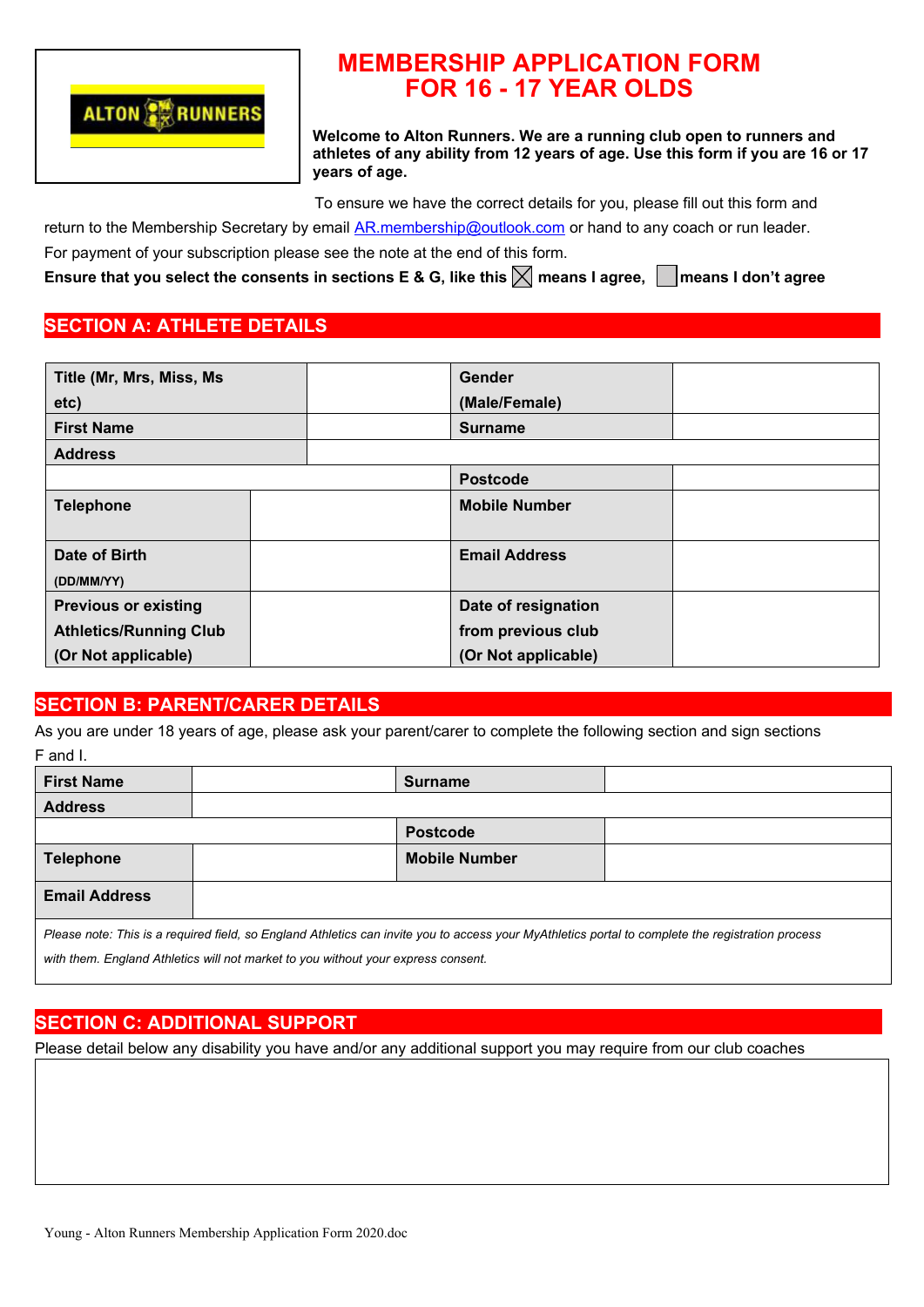#### **SECTION D: MEDICAL INFORMATION**

Please detail below any important medical information that our coaches should be aware of (e.g. epilepsy, asthma,

diabetes, allergies, etc.) **Please do not leave blank** – if there is no information please write 'None'.

## **SECTION E: EMERGENCY CONTACT DETAILS**

Please insert the information below to indicate the persons who should be contacted in event of an incident/accident.

| 1 <sup>st</sup> Emergency Contact name:   |  |
|-------------------------------------------|--|
| 1 <sup>st</sup> Emergency Contact number: |  |
| Relationship to Young Member:             |  |
|                                           |  |
| 2 <sup>nd</sup> Emergency Contact name:   |  |
| 2 <sup>nd</sup> Emergency Contact number: |  |
| Relationship to Young Member:             |  |

 $\Box$  I consent to my special category personal data provided in section C, D and E to be shared with coaches, running leaders and welfare officers for the purposes of the delivery of my safe participation in club activity. This data will not be shared or processed for any other purpose.

# **SECTION F: PHOTOGRAPHY & VIDEO CONSENT – TO BE COMPLETED BY PARENT/CARER**

Alton Runners recognises the need to ensure the welfare and safety of all young people in athletics. In accordance with the UK Athletics child protection policy and procedures, we will not permit photographs, video or other images of children/young people to be taken without the consent of the parents/carers and children/young people.

Alton Runners will take all possible steps to ensure these images are used solely for the purposes they are intended. If you become aware that these images are being used inappropriately you should inform the Club/County Welfare Officer immediately.

I consent to Alton Runners or a photographer appointed by Alton Runners photographing or videoing my child's involvement in athletics for the period shown on this form for the purposes of publicising and promoting the club or sport, or as a coaching aid

| Signature         |  |
|-------------------|--|
| <b>Print Name</b> |  |
| Date:             |  |

# **SECTION G: CLUB PRIVACY STATEMENT & COMMUNICATION PREFERENCES**

Alton Runners take the protection of the data that we hold about you as a member seriously and will do everything possible to ensure that data is collected, stored, processed, maintained, cleansed and retained in accordance with current and future UK data protection legislation.

Please read the full privacy statement carefully to see how Alton Runners will treat the personal information that you provide to us. We will take reasonable care to keep your information secure and to prevent any unauthorised access.

In addition to receiving general club communications please let us know how else you would like to hear from us:

 $\Box$  I would like to receive Information via email from the Club about specially selected products and services available from commercial sponsors and partners

In addition to email I am happy to receive communications via:

|--|

 $\Box$  Post